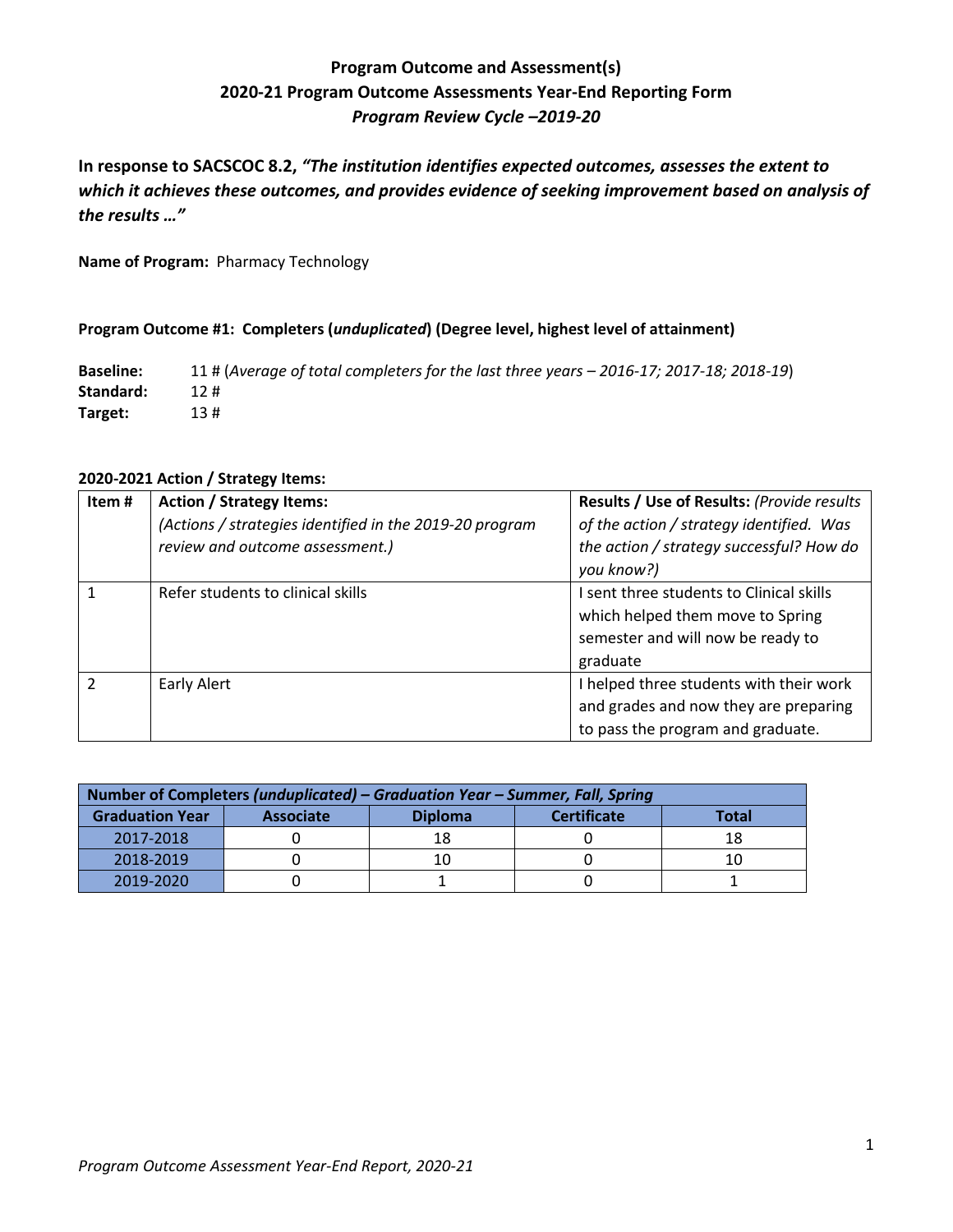

**Provide narrative for analysis of completers** *(Based on the data, provide a narrative of your analysis of completions. Indicate factors that may have affected your completions. How might you increase the number of completers in your program?)*

The program had been suspended which resulted in no students. We have now reinstated the program and working on ten students completing the program. I will continue the early alert and referring students to clinical skills to help the students succeed and complete the program. I will also work on recruitment of students for our program.

**Provide narrative for analysis of completer standard/target** *(As a result of the data analysis, indicate changes to the standard or target. Did you meet your standard/target? State any changes you plan to make for continuous improvement.)*

We had an enrollment of 12, but one student moved, and one student dropped due to personal reasons. We have not met our standard or target. I plan to increase recruitment and really utilize early alert and coaching to help my students succeed and graduate.

# **2021-2022 Action / Strategy Items:**

*(Identify and address outcome assessments that fall below the established standard and/or target and additional recommendations resulting from the review.)*

| <b>Item</b> | Action / Strategy Items (Identify action<br>items as a result of your program<br>outcome assessment.) | <b>Target Date (Identify</b><br>your projected target<br>date for completion | <b>Assessment of Action Items (How will</b><br>you assess the results of action items?)   |
|-------------|-------------------------------------------------------------------------------------------------------|------------------------------------------------------------------------------|-------------------------------------------------------------------------------------------|
|             |                                                                                                       | of action items.)                                                            |                                                                                           |
|             | Refer students to clinical skills                                                                     | <b>Fall 2021</b>                                                             | The ability of my students to move to<br>Spring semester and then complete<br>program.    |
|             | Early Alert                                                                                           | <b>Fall 2021</b>                                                             | The ability of my students to move to<br>the Spring semester and then complete<br>program |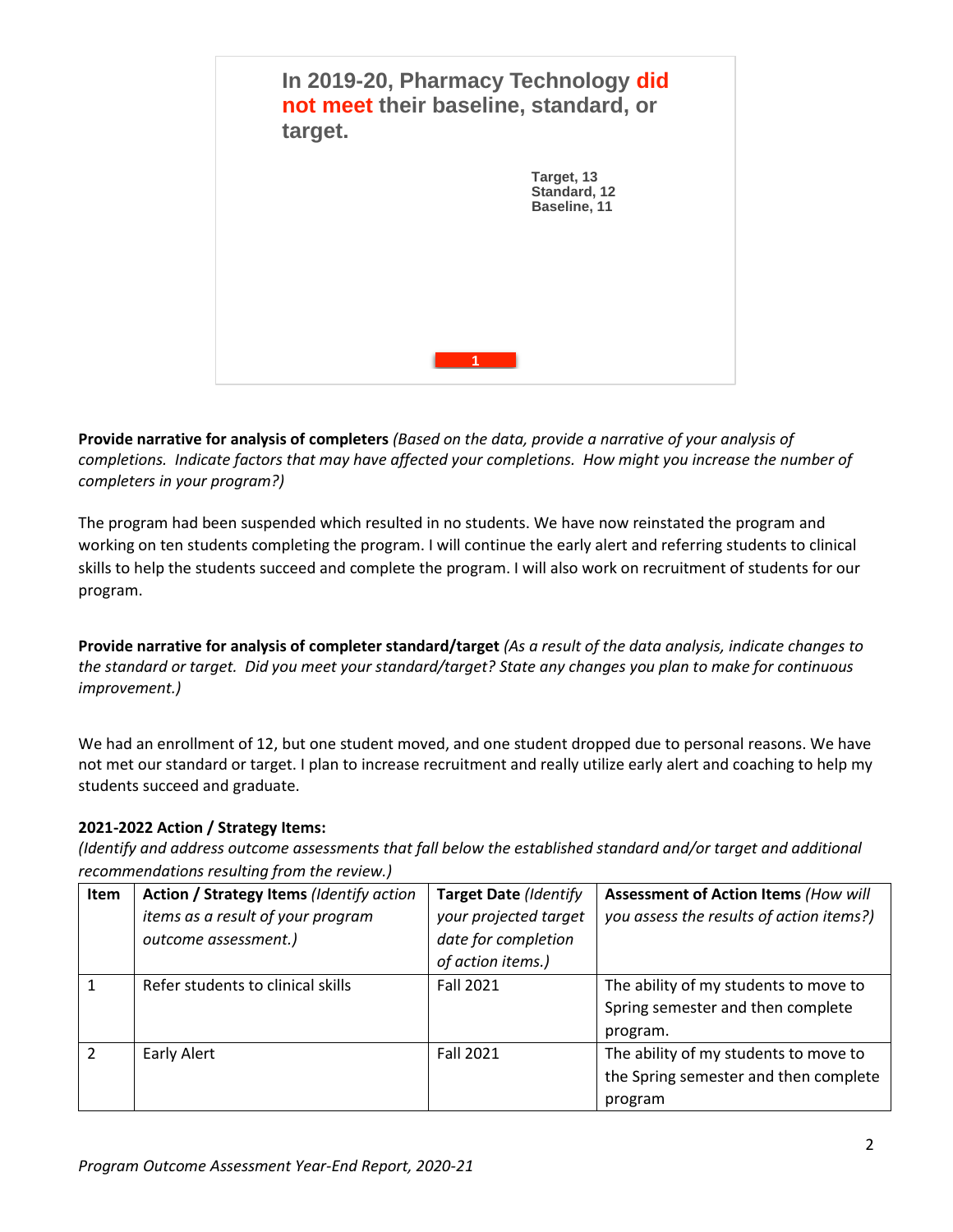## **Program Outcome #2: Program Retention, Fall to Spring**

**Baseline:** 73.1 % (*Average of three years – 2016-17; 2017-18; 2018-19; fall-to-spring program retention*) **Standard:** 75 % Fall to Fall **Target:** 78 % Fall to Fall

## **2020-2021 Action / Strategy Items:**

| Item#         | <b>Action / Strategy Items:</b>                         | Results / Use of Results: (Provide results |
|---------------|---------------------------------------------------------|--------------------------------------------|
|               | (Actions / strategies identified in the 2019-20 program | of the action / strategy identified. Was   |
|               | review and outcome assessment.)                         | the action / strategy successful? How do   |
|               |                                                         | you know?)                                 |
|               | Refer students to Clinical Skills                       | I was able to keep three students by       |
|               |                                                         | referring them to Clinical Skills. They    |
|               |                                                         | received the help they needed which        |
|               |                                                         | helped them succeed. They are now on       |
|               |                                                         | their way to graduation                    |
| $\mathcal{P}$ | Early Alert Program                                     | I was able to help three students from     |
|               |                                                         | getting behind in their work, providing    |
|               |                                                         | extra credit and redoing tests to raise    |
|               |                                                         | their grades. This all accumulated in      |
|               |                                                         | helping them pass and soon graduate.       |

| Year (Fall to Fall) | Program<br>Fall<br><b>Enrollment</b><br><b>Cohort</b> | Program<br><b>Completers</b> | Program<br><b>Retained</b> | <b>Program Stop</b><br><b>Outs</b> | Program<br><b>Transfers</b> | Program<br><b>Retention</b><br>Rate |
|---------------------|-------------------------------------------------------|------------------------------|----------------------------|------------------------------------|-----------------------------|-------------------------------------|
| FA 2017-SP 2018     | 16                                                    | 10                           |                            | 6                                  |                             | 62.5%                               |
| FA 2018-SP 2019     | 13                                                    | 10                           | 0                          |                                    |                             | 76.9%                               |
| FA 2019-SP 2020     | 0                                                     |                              |                            |                                    |                             | n/a                                 |

*No students enrolled for Fall 2019*

**In 2019-20, Pharmacy Technology did not have any students enrolled in their program.**

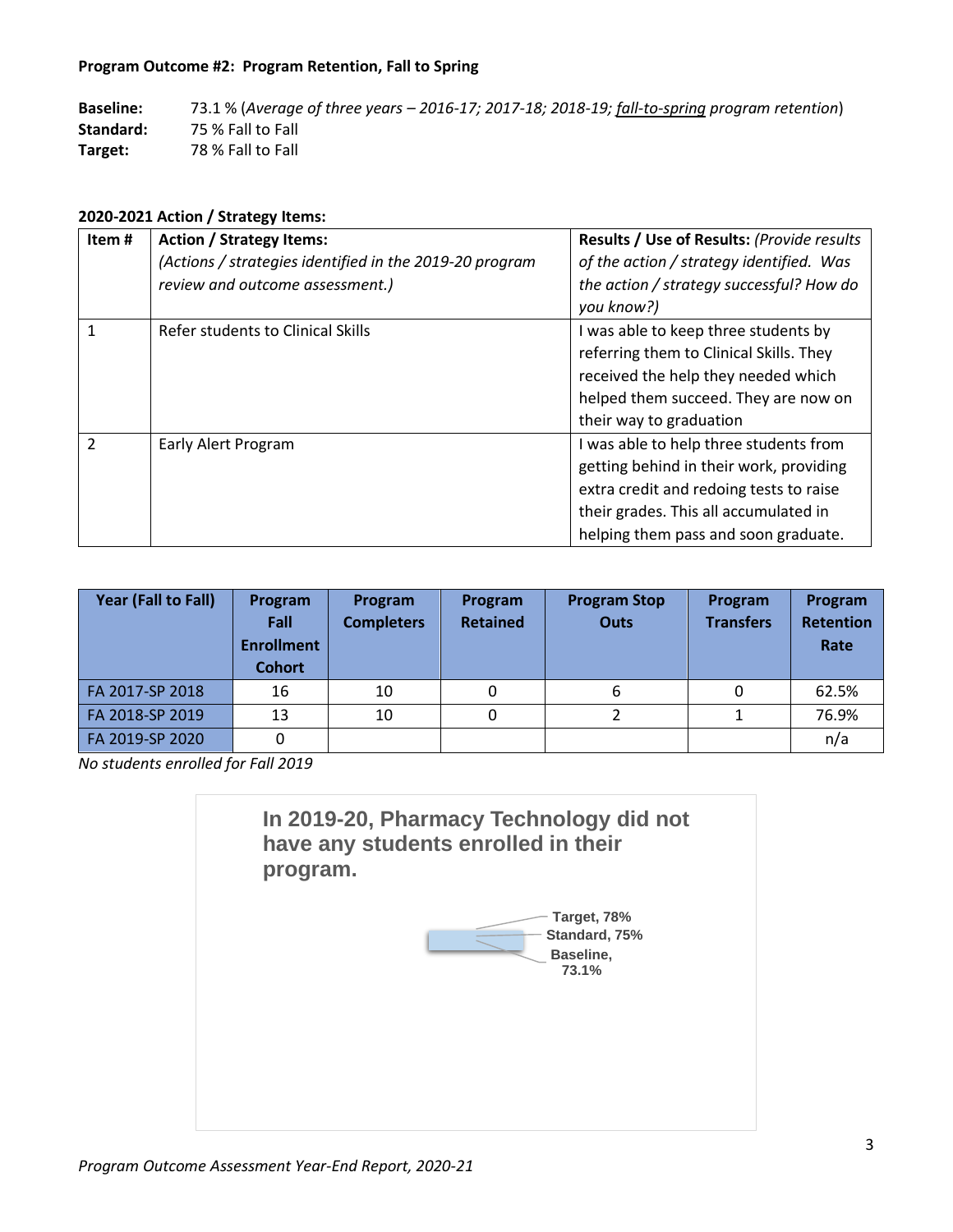**Provide narrative for analysis of program retention data** *(Based on the data, provide a narrative of your analysis of fall to fall retention. Indicate factors that may have affected your retention. State any changes you plan to make to improve retention.) The program had been suspended and this resulted in having no students and thus failing.* 

The program had been suspended which resulted in no students.

**Provide narrative for analysis of program retention standard/target** *(As a result of the data analysis, indicate changes to the standard or target. Did you meet your standard/target? State any changes you plan to make for continuous improvement.)*

Currently we have ten students, which does not meet the standard or target. I will continue monitoring students and reach out early to help them not fall behind and help them succeed. I will also send them to Clinical Skills, who will help coach them to succeed and graduate.

# **2021-2022 Action / Strategy Items:**

*(Identify and address outcome assessments that fall below the established standard and/or target and additional recommendations resulting from the review.)*

| Item | Action / Strategy Items (Identify action | <b>Target Date (Identify</b> | <b>Assessment of Action Items (How will</b> |
|------|------------------------------------------|------------------------------|---------------------------------------------|
|      | items as a result of your program        | your projected target        | you assess the results of action items?)    |
|      | outcome assessment.)                     | date for completion          |                                             |
|      |                                          | of action items.)            |                                             |
|      | Refer them to Clinical Skills            | <b>Fall 2021</b>             | Help them succeed and move to the           |
|      |                                          |                              | Spring semester and then graduate.          |
|      | Early Alert                              | Fall 2021                    | Help them succeed and move to the           |
|      |                                          |                              | Spring semester and then graduate           |
| 3    | Recruitment                              | <b>Fall 2021</b>             | Will assess numbers at registration         |

### **Program Outcome #3: Job Placement / Employment**

*This assessment was recommended for deletion due to the lack of a standardized method of measurement. The Planning Council approved the deletion on September 24, 2020.*

### **Program Outcome #4: Labor Market Data**

*This assessment was recommended for deletion due to the lack of a standardized method of measurement. The Planning Council approved the deletion on September 24, 2020.*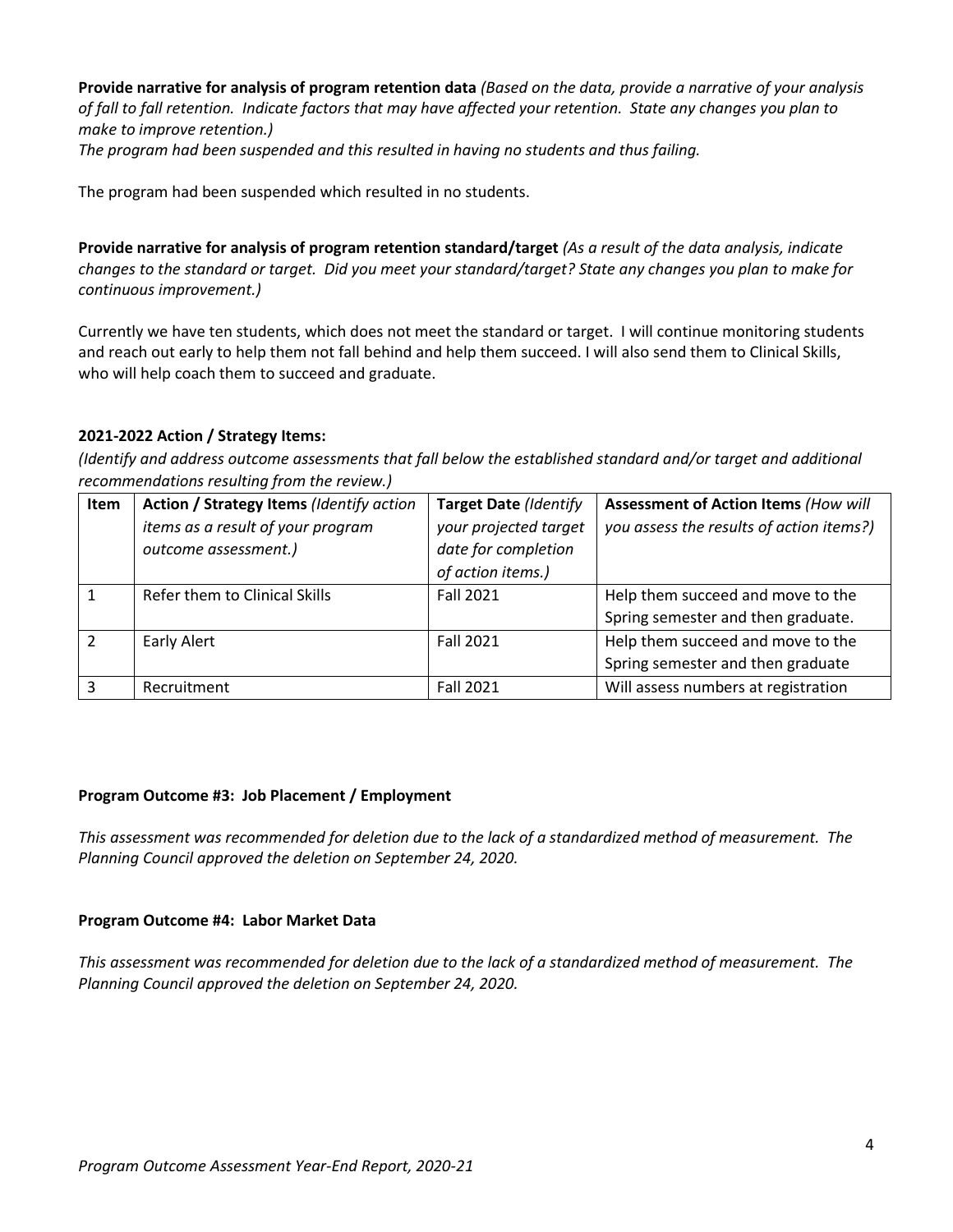**Program Outcome #5: Licensure and Certification Passing Rates (if applicable) (NCCCS Performance Measure)**

*Baselines were set based upon WCC's average college performance of the measure. Standards and targets were set using WCC's performance of the NCCCS Performance Measure results and are the same as those set in the WCC Strategic Plan for Institutional Effectiveness.*

**Baseline:** N/A % (*Average of three years – identify last three licensure years*) **Standard:** N/A % **Target:** N/A %

## **2020-2021 Action / Strategy Items:**

| Item # | <b>Action / Strategy Items:</b><br>(Actions / strategies identified in the 2019-20 program<br>review and outcome assessment.) | <b>Results / Use of Results: (Provide results)</b><br>of the action / strategy identified. Was<br>the action / strategy successful? How do<br>you know?) |
|--------|-------------------------------------------------------------------------------------------------------------------------------|----------------------------------------------------------------------------------------------------------------------------------------------------------|
|        | Not applicable.                                                                                                               |                                                                                                                                                          |

## **Licensure / Certification Exam – (Title of License or Exam)**

| <b>NCCCS Report</b> | <b>Exam Year</b> | # Tested | # Passed | % Passing | <b>Index Score</b> |
|---------------------|------------------|----------|----------|-----------|--------------------|
| 2017                | 2015-16          |          |          |           |                    |
| 2018                | 2016-17          |          |          |           |                    |
| 2019                | 2017-18          |          |          |           |                    |
| 2020                | 2018-19          |          |          |           |                    |

**Provide narrative for analysis of licensure / certification passing rates data** *(Based on the performance measure data, provide a narrative of your analysis of licensure / certification. Are you satisfied with your program licensure or certification rates? State any changes you plan to make for continuous improvement.)*

Not applicable.

**Provide narrative for analysis of licensure / certification passing rates standard/target** *(Standards and targets were set using WCC's performance of the NCCCS Performance Measure results and are the same as those set in the WCC Strategic Plan for Institutional Effectiveness.)*

Not applicable.

# **2021-2022 Action / Strategy Items:**

*(Identify and address outcome assessments that fall below the established standard and/or target and additional recommendations resulting from the review.)*

| action items as a result of your<br>your projected target<br>you assess the results of action items?)<br>date for completion<br>program outcome assessment.)<br>of action items.) | <b>Assessment of Action Items (How will</b> |
|-----------------------------------------------------------------------------------------------------------------------------------------------------------------------------------|---------------------------------------------|
| Not applicable.                                                                                                                                                                   |                                             |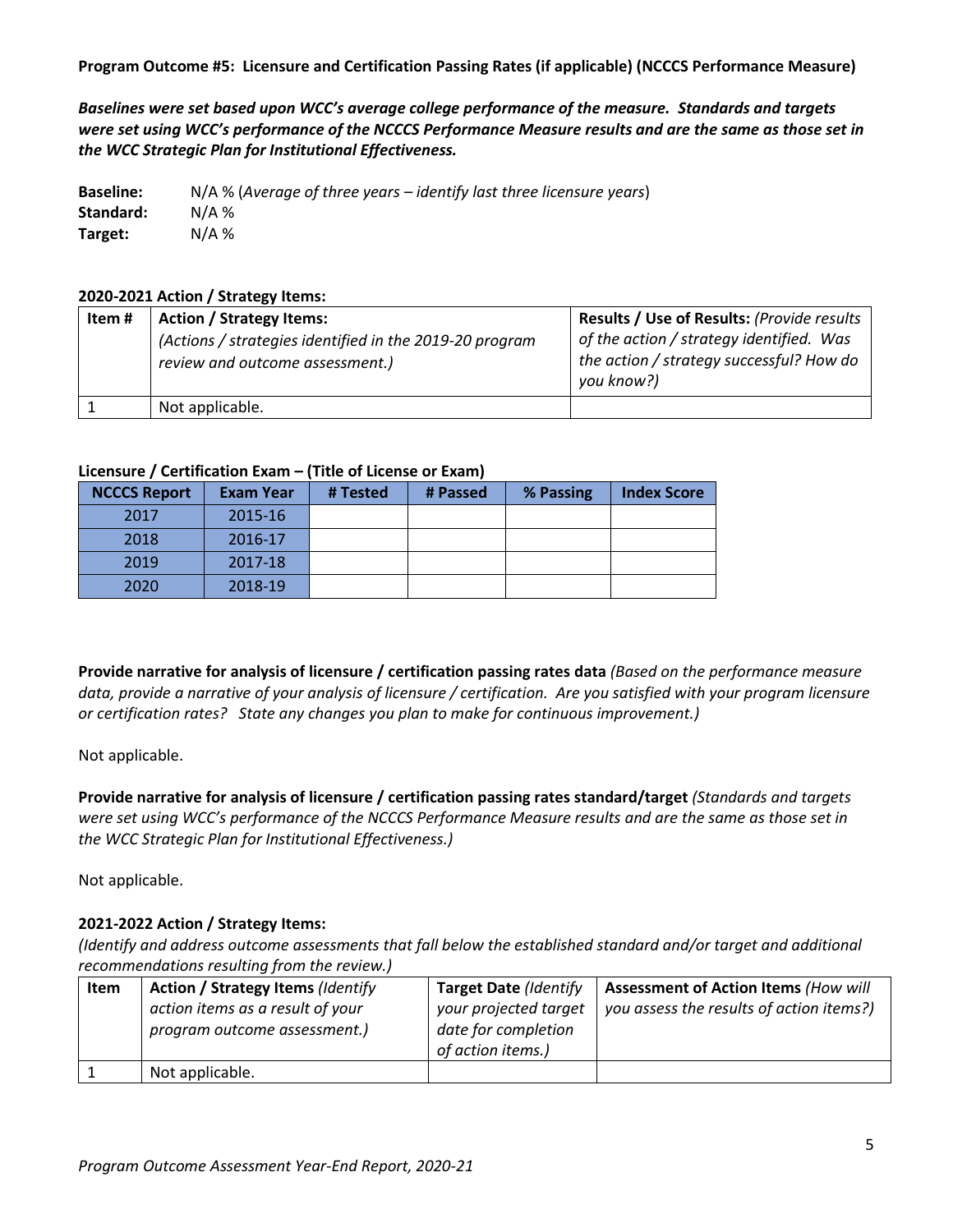## **Program Outcome #6: Third-Party Credentials (if applicable)**

*This assessment was recommended for deletion due to the lack of a standardized method of measurement. The Planning Council approved the deletion on September 24, 2020.* 

## **Program Outcome #7: Program Success Rate (all delivery methods)**  *(Duplicated based on number of courses taken by students in the program.) (Program Success Rate tab)*

**Baseline:** 93 % (*Average program success students for three years – 2016-17; 2017-18; 2018-19*) **Standard:** 95 % **Target:** 97 %

## **2020-2021 Action / Strategy Items:**

| Item# | <b>Action / Strategy Items:</b><br>(Actions / strategies identified in the 2019-20 program<br>review and outcome assessment.) | Results / Use of Results: (Provide results<br>of the action / strategy identified. Was<br>the action / strategy successful? How do<br>you know?)                                                                       |
|-------|-------------------------------------------------------------------------------------------------------------------------------|------------------------------------------------------------------------------------------------------------------------------------------------------------------------------------------------------------------------|
|       | Offer more courses out of necessity of PTCB changes with<br>certification                                                     | Must follow new guidelines that<br>mandate diploma (curriculum) or 500<br>hours of work to sit for the Certification<br>Exam. Our diploma has allowed the<br>students to now sit for the exam and<br>become certified. |

| <b>Academic Year</b><br><b>Fall, Spring, Summer</b> | <b>Program Enrolled Students</b> | <b>Program Success Students</b> | <b>Program Success Rate</b> |
|-----------------------------------------------------|----------------------------------|---------------------------------|-----------------------------|
| 2017-2018                                           | 124                              | 109                             | 88%                         |
| 2018-2019                                           | 113                              | 111                             | 98%                         |
| 2019-2020                                           |                                  |                                 | n/a                         |

*No students enrolled Fall 2019.* 

**Baseline, 93% Standard, 95% Target, 97% In 2019-20, Pharmacy Technology did not have any students enrolled in their program.**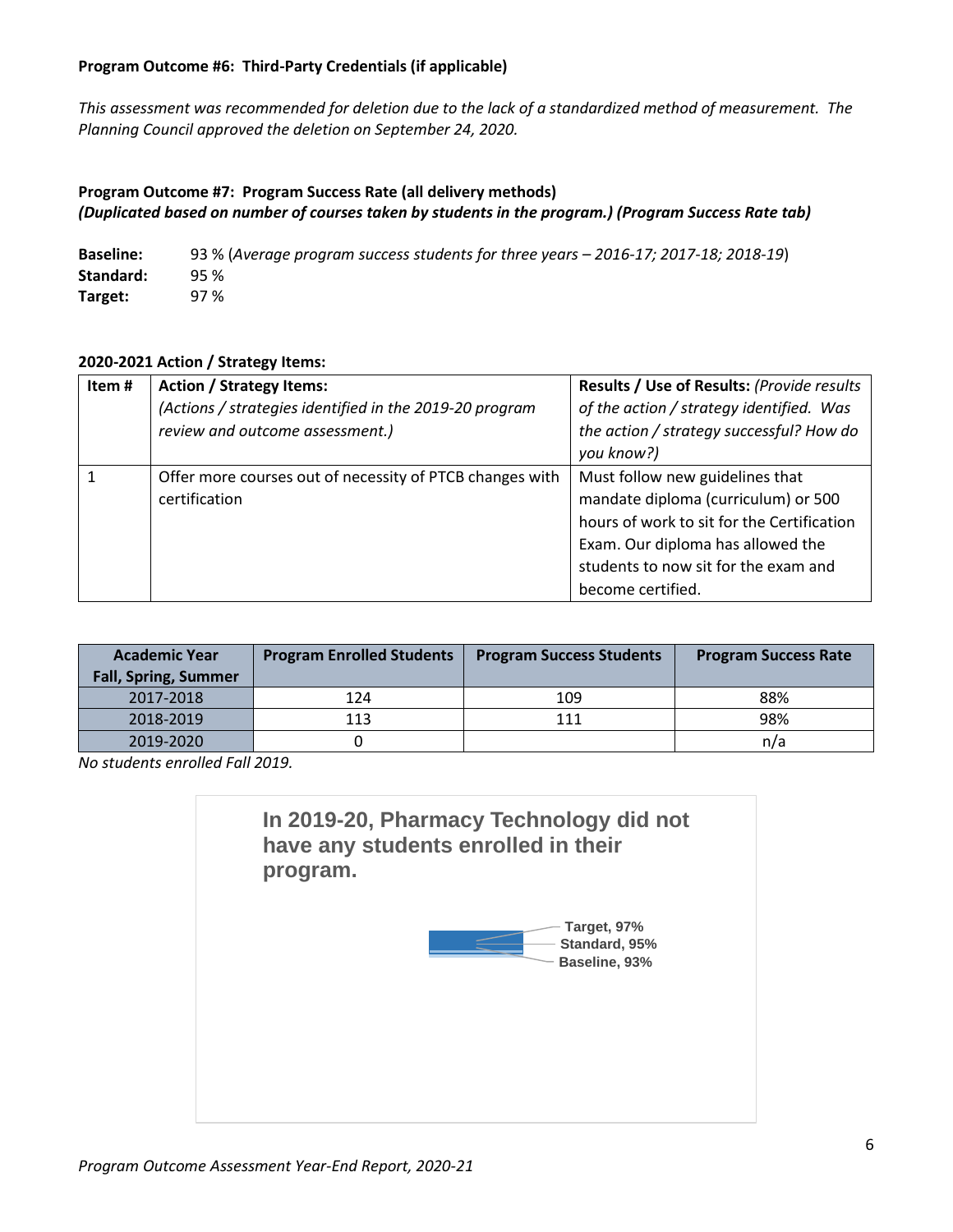**Provide narrative for analysis of student success in program courses** *(Are students more successful in program courses in face-to-face, online, hybrid, or blended methods of course delivery? Do you plan to make any changes to course offerings based upon your analysis of the data?)*

My students did well with combination of face to face, hybrid and online. I made sure to keep them engaged and was accessible when they needed help. I do not plan to make changes but will continue to work on engaging with my students and be available when they need me.

**Provide narrative for analysis of student success in program courses standard/target** *(As a result of the data analysis, indicate changes to the standard or target. Did you meet your standard/target? State any changes you plan to make for continuous improvement.)*

I did not meet the standard or target. I will work on recruitment and helping my students with early alert and coaching to help them succeed and graduate.

# **2021-2022 Action / Strategy Items:**

*(Identify and address outcome assessments that fall below the established standard and/or target and additional recommendations resulting from the review.)*

| Item | Action / Strategy Items (Identify action | <b>Target Date (Identify</b> | <b>Assessment of Action Items (How will</b> |
|------|------------------------------------------|------------------------------|---------------------------------------------|
|      | items as a result of your program        | your projected target        | you assess the results of action items?)    |
|      | outcome assessment.)                     | date for completion          |                                             |
|      |                                          | of action items.)            |                                             |
|      | Refer student to Clinical Skills         | <b>Fall 2021</b>             | Will make sure the student will pass to     |
|      |                                          |                              | Spring semester and then graduate.          |
|      | Early Alert                              | <b>Fall 2021</b>             | Will make sure the student will pass to     |
|      |                                          |                              | Spring semester and then graduate.          |
|      | Recruitment                              | <b>Fall 2021</b>             | Will assess numbers during registration     |

### **Program Outcome #8: Other Assessment (if applicable)**

**Analysis of other assessments.** *(Have you performed other assessments to evaluate the effectiveness of your program, to include surveys, self-assessments, or other assessment instruments used to evaluate the program. If so, please explain how information collected from the(se) assessments will be used to improve the program.)*

### **2020-2021 Action / Strategy Items:**

| Item# | <b>Action / Strategy Items:</b>                         | Results / Use of Results: (Provide results |
|-------|---------------------------------------------------------|--------------------------------------------|
|       | (Actions / strategies identified in the 2019-20 program | of the action / strategy identified. Was   |
|       | review and outcome assessment.)                         | the action / strategy successful? How do   |
|       |                                                         | you know?)                                 |
|       | Accreditation, to be accredited by Fall 2023 and will   | Continue working on self-study and         |
|       | submit self-assessment.                                 | preparing for the off-site and on-site     |
|       |                                                         | visit.                                     |